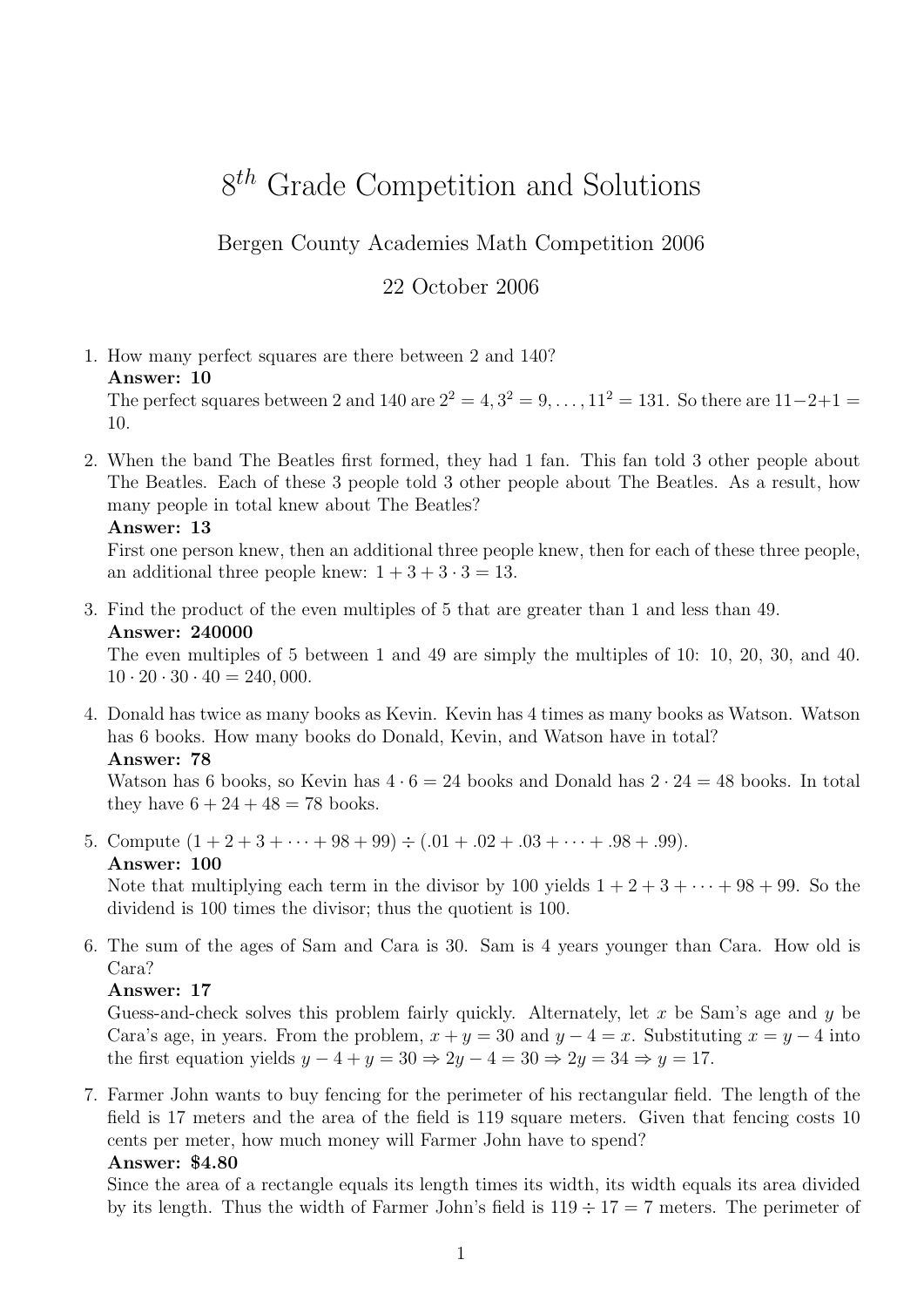the field is then  $17 + 17 + 7 + 7 = 48$  meters. So Farmer John must buy 48 meters of fencing at 10 cents per meter, for a total cost of  $48 \cdot 10 = 480$  cents, or \$4.80.

8. If a box of donuts is marked down 20\$fromitsoriginalpriceof\$5, thenmarkedbackup20\$ from the sale price, how much does this box of donuts cost now?

#### Answer: \$4.80

Taking 20% off is the same as multiplying by  $1 - 0.20 = 0.80$ , so a 20% reduction off \$5 brings the price to  $0.80 \cdot $5 = $4$ . Marking this up by  $20\%$  is the same as multiplying by 1.20, giving the desired result  $1.20 \cdot $4 = $4.80$ .

9. Find the probability that a randomly chosen positive whole number less than or equal to 90 is a multiple of 17.

### Answer:  $\frac{1}{18}$

The positive multiples of 17 less than or equal to 90 are 17, 34, 51, 68, and 85. There are 5 such numbers out of a total 90. Thus the answer is  $\frac{5}{90}$ , or  $\frac{1}{18}$ .

10. Vincent likes to mix different types of soda. He buys one liter of cola for \$2.00, one liter of lemon-lime soda for \$1.50, and 2 liters of orange soda for a total of \$3.50. If he mixes these all together, what is the price per liter of the mixture?

Answer: \$1.75

The total cost is  $$2.00 + $1.50 + $3.50 = $7.00$ . There are four liters of the mixture. So the price per liter is  $$7.00 \div 4 = $1.75$ .

11. Connie took a test with 25 questions. For every question she got right, she earned 4 points, and for every question she got wrong, she lost 1 point. She answered every question, and got a score of 80. How many questions did she get right?

#### Answer: 21

Guess-and-check can be used to solve this problem. Alternately, let  $c$  be the number of questions Connie got right. Then she got  $25-c$  questions wrong. So her score is  $4c-(25-c) = 5c-25 = 80$ . Solve for c:  $5c = 105 \Rightarrow c = 21$ .

12. Christine can sing 120 notes every minute, while Rachel can sing 180 notes every minute. If Christine and Rachel begin singing at the same time, how long, in seconds, will it take for their combined note total to equal 1080 notes?

#### Answer: 216

Together they sing  $120 + 180 = 300$  notes every minute. So it takes 1080 notes  $\cdot \frac{1 \text{ minute}}{300 \text{ notes}} = 3.6$ minutes for them to sing 1080 notes. Convert this to seconds: 3.6 minutes  $\cdot 60 \frac{seconds}{minute} = 216$ seconds. This uses dimensional analysis: multiplying a given quantity by a ratio so that its unit cancels out and you are left with a different unit.

13. Sally has 7 coins, which together make 72 cents. Each coin is a penny, nickel, dime or quarter. How many dimes does Sally have?

#### Answer: 1

Sally must have 2 pennies, since every other coin has a cent value that is a multiple of 5. If her other 5 coins are all dimes, she would only have 52 cents, so she must have at least one quarter. If her other 4 coins are all dimes, she would only have  $25 + 40 + 2 = 67$  cents, so she must have at least two quarters. If her other 3 coins are all dimes, she would have  $50 + 30 + 2 = 82$  cents, which is too much, so at least one coin must be a nickel. This would yield  $50 + 20 + 5 + 2 = 77$ cents, which is still too much, so two coins must be nickels. Thus she has 2 pennies, 2 quarters, 2 nickels, and 1 dime  $(2 \cdot 1 + 2 \cdot 25 + 2 \cdot 5 + 1 \cdot 10 = 72)$ .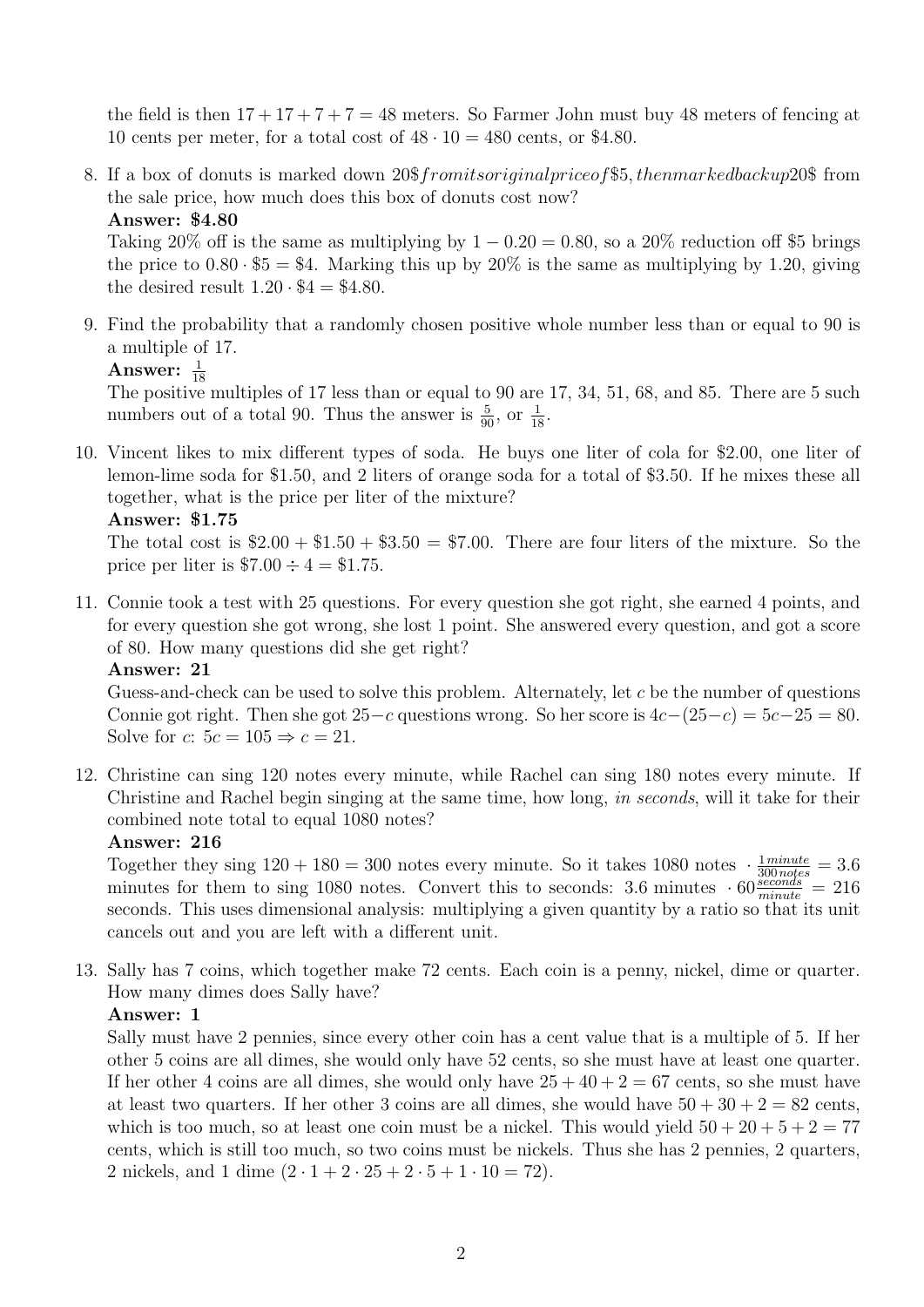14. What is the number halfway between  $\frac{1}{13}$  and  $\frac{1}{9}$ ? Answer:  $\frac{11}{117}$ Find the arithmetic mean of the two fractions. Add the two fractions:  $\frac{1}{9} + \frac{1}{13} = \frac{13+9}{9\cdot 13} = \frac{22}{117}$ . Divide this sum by 2 to yield  $\frac{11}{117}$ .

#### 15. On planet Penev, the symbol  $\{-\}$  is defined as follows:  $\{\frac{x}{y}\}$  $\overline{y}$  $\left\} = (-1)^{x+y}$ . Compute  $\left\{ \frac{2}{4} \right\}$ 4  $\big\}$ . Answer: 1 From the given definition,  $\left\{\frac{2}{4}\right\}$ 4  $\{ = (-1)^{2+4} = (-1)^6 = 1, \text{ since } 6 \text{ is even.} \}$

16. An ant begins at the origin (the point  $(0, 0)$ ) of a Cartesian plane, facing in the positive xdirection. The ant takes two steps forward, turns 90° to its right, takes three steps, turns around (180°), takes five steps, and finally turns 90° to its left and takes nine steps. Assuming each of its steps is the same length, in which quadrant does the ant end up?

```
Answer: II or 2
```
Since each step is the same length, let one unit be one step. After its first two steps, the ant is at the point  $(2,0)$ . After turning right and taking three steps, it is at  $(2, -3)$ . After turning around and taking five steps, it is at (2, 2). After turning left and taking nine steps, it ends up at (-7, 2), which is in quadrant II.

17. What is the positive difference between the sum of the first fifteen positive even numbers and the sum of the first fifteen positive odd numbers?

```
Answer: 15
```
The first fifteen positive even numbers are  $2, 4, \ldots, 28$  and the first fifteen odd positive numbers are  $1, 3, ..., 27$ . The desired difference is then  $(2 + 4 + ... + 28) - (1 + 3 + ... + 27)$ . By associativity, this equals  $(2 - 1) + (4 - 3) + \cdots + (28 - 17) = 1 + 1 + \cdots + 1$ , where there are fifteen 1's in the final expression. So the difference equals 15.

18. The point  $(10, 0)$  is 10 units from the origin. Give a point, as an ordered pair  $(x, y)$ , that is also 10 units from the origin such that both coordinates x and y are positive whole numbers and  $x < y$ .

### Answer: (6, 8)

Since  $(x, y)$  is 10 units from the origin, using the distance formula (or noting that the line from  $(x, y)$  to the origin can be viewed as the hypotenuse of a right triangle) we have  $x^2 + y^2 = 10^2$ . The only positive whole numbers  $(x, y)$  satisfying this (with  $x < y$ ) are  $x = 6$ ,  $y = 8$ .

19. Let  $N = 20 \cdot 30 \cdot 50 \cdot 70 \cdot 90 \cdot 110 \cdot 130$ . What is the smallest prime number that is not a factor of N?

#### Answer: 17

From the expression given for N in the problem, it can be seen that  $N = 2 \cdot 3 \cdot 5 \cdot 7 \cdot 9 \cdot 11 \cdot 13 \cdot 10^7$ . So the first six prime numbers  $2, 3, 5, 7, 11$  and 13 are all factors of N, while 17 - the next prime - is not.

20. Compute  $(\sqrt{2^3})^{\frac{4}{3}}$ .

### Answer: 4

**Answer: 4**<br>Taking a square root is equivalent to raising to the  $\frac{1}{2}$  power:  $\sqrt{2^3} = (2^3)^{\frac{1}{2}}$ . Using the rules of exponents, we see that  $((2^3)^{\frac{1}{2}})^{\frac{4}{3}} = 2^{3 \cdot \frac{1}{2} \cdot 4 \cdot \frac{1}{3}} = 2^2 = 4$ .

21. If the length, width, and height of a box (rectangular prism) are all doubled, by how many times is the volume of the box increased? Answer: 8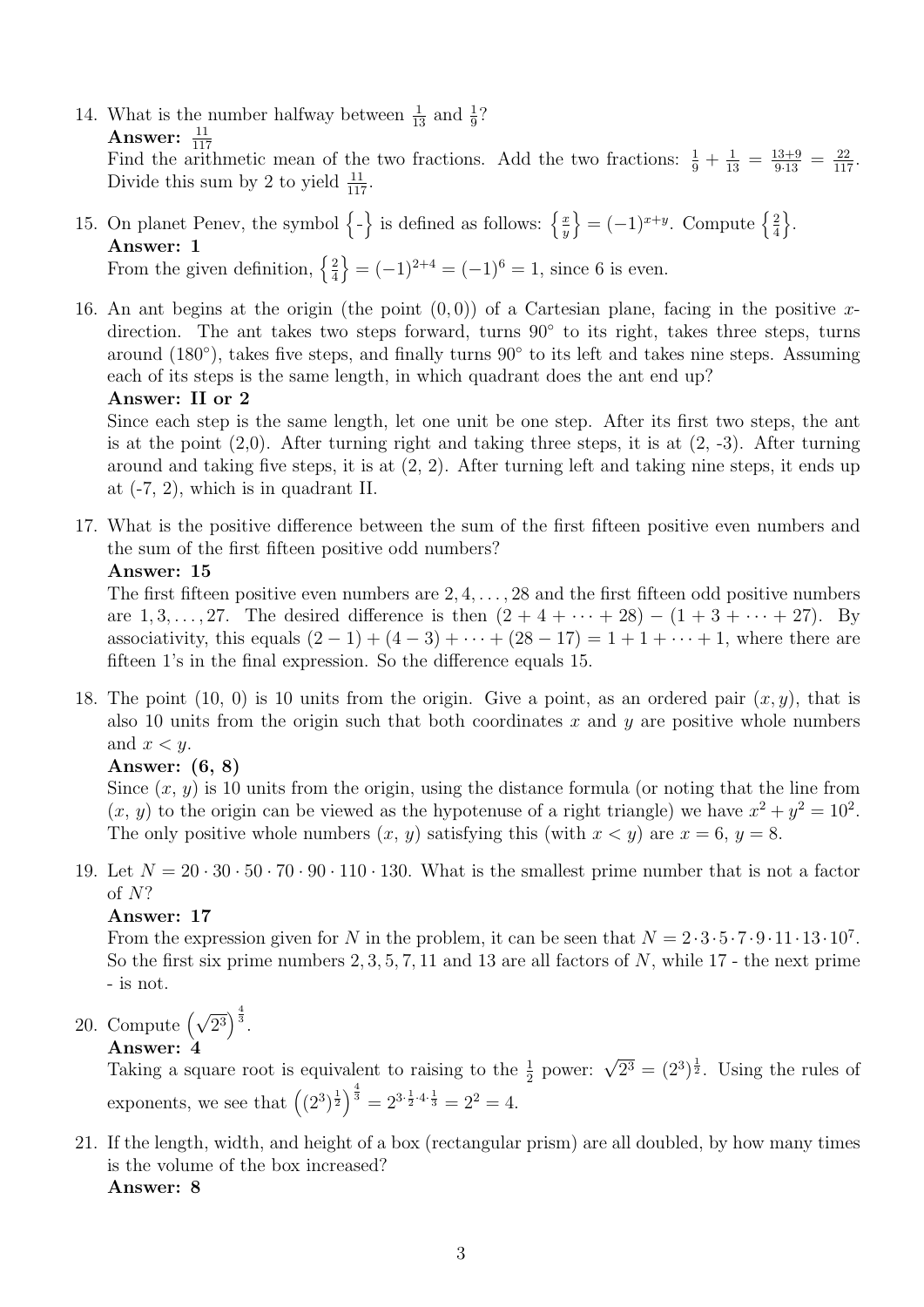Since volume = length · width · height, the increased volume is  $2l \cdot 2w \cdot 2h = 8lwh = 8v$ , where  $l, w, h$  and v represent the original length, width, height, and volume, respectively.

22. In the game of Gaussball, there are two ways to score points: a regular goal, worth 3 points; and a Gauss goal, worth 4 points. What is the greatest whole number that cannot be earned as a score in a game of Gaussball?

#### Answer: 5

A score of 6 is possible by scoring two regular goals. One regular goal and one Gauss goal earn a score of 7, and two Gauss goals earn a score of 8. Any greater whole number can be earned as a score by earning 6, 7 or 8 points and then scoring some number of regular goals. So every whole number greater than or equal to 6 can be earned as a score in Gaussball, while 5 cannot.

23. Eddy scored 4 free throws out of the 13 free throws he has taken. How many consecutive shots must he now score in order to achieve a shooting percentage (free throws scored out of total free throws taken) of 50%?

#### Answer: 5

Add one more free throw scored and one more free throw taken until the number taken is twice the number scored:  $\frac{5}{14}$ ,  $\frac{6}{15}$ ,  $\frac{7}{16}$ ,  $\frac{8}{17}$ ,  $\frac{9}{18}$ . 9 is half of 18, so if he scores the next 9 – 4 = 5 consecutive free throws, he will have a shooting percentage of 50%.

Alternately, let  $x$  be the number of consecutive shots he scores after the first 13 free throws. We want  $\frac{4+x}{13+x} = \frac{1}{2}$  $\frac{1}{2}$ . Solve for  $x: 2(4+x) = 13 + x \Rightarrow 8 + 2x = 13 + x \Rightarrow x = 5$ .

24. Three ducks - Duck 1, Duck 2, and Duck 3 - are sitting in a row. Duck 1 quacks once every six minutes. Duck 2 quacks once every nine minutes. Duck 3 quacks once every fifteen minutes. Given that all three ducks quack at 1:00 PM, when is the next time they will all simultaneously quack? ("Simultaneously" means at the same time.)

#### Answer: 2:30 PM

Find the least common multiple of the times between quacks: the least common multiple of 6, 9, and 15 is 90  $(2 \cdot 3 \cdot 3 \cdot 5)$ . So all three ducks quack simultaneously every 90 minutes. Since they all quack at 1:00 PM, the next time they all quack is 90 minutes later, or 2:30 PM.

25. How many lines of symmetry does a regular dodecagon (a polygon with 12 sides) have? Answer: 12

Since 12 is even, the lines of symmetry will either join two opposite vertices through the center, or join the midpoints of 2 opposite sides through the center. There are 6 of the first type and 6 of the second type, making 12 total.

26. To complete his meal, James must select 3 different side dishes and one drink. There are 6 available different side dishes and 4 available drinks. The order in which James selects the side dishes and drinks does not matter. How many different meals can James select?

#### Answer: 80

James can select  $\binom{6}{3}$ 3  $=\frac{6!}{3!3!}=\frac{6\cdot5\cdot4}{3\cdot2\cdot1}=20$  different combinations of side dishes. For each of these combinations of side dishes, he has four choices of drink, for a total of  $4 \cdot 20 = 80$  different meals. Note:  $\binom{n}{k}$ k ), read "n choose k," denotes the expression for the number of ways to choose k elements from a set of *n* elements. It is equal to  $\frac{n!}{k!(n-k)!}$ .

27. Compute  $1001^2 - 999^2$ .

#### Answer: 4000

The two squares could be computed and the difference could be found directly. It is quicker to recall the difference of two squares factorization:  $a^2 - b^2 = (a + b)(a - b)$ . Applying this to the given problem, we have  $1001^2 - 999^2 = (1001 + 999)(1001 - 999) = 2000 \cdot 2 = 4000$ .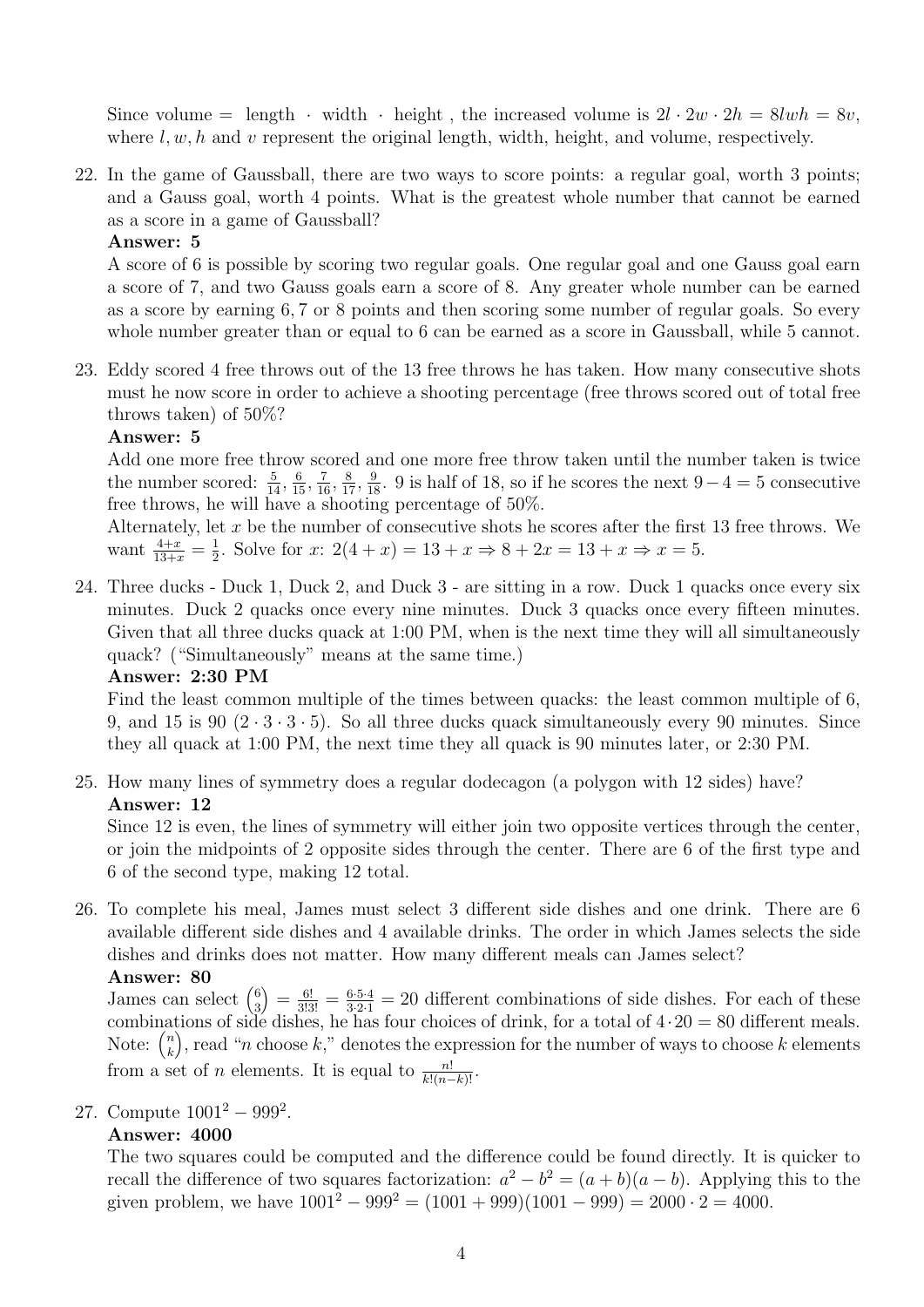28. The angle measures of *acute* triangle ABC are all positive whole numbers. If  $m\angle A = 50°$ , what is the smallest possible measure, in degrees, of  $\angle B$ ?

#### Answer: 41

The sum of the three internal angles of a triangle is  $180^\circ$ . So  $m\angle B + m\angle C = 180^\circ - m\angle A =$  $180^{\circ} - 50^{\circ} = 130^{\circ}$ . The measure of  $\angle B$  is smallest when  $\angle C$  is largest. Since  $\triangle ABC$  is acute, each angle measures less than 90°, so the maximum value for the measure of  $\angle C$  is 89°. Thus the smallest value for the measure of  $\angle B$  is  $130^{\circ} - 89^{\circ} = 41^{\circ}$ .

29. What is the units digit of  $8^{22}$ ?

#### Answer: 4

When finding the units digits of successive powers of 8, it is only necessary to multiply the preceding units digit by 8.  $8^1 = 8$  and  $8^2 = 64$ , so the units digit of  $8^3$  is the units digit of  $4 \cdot 8 = 32$ , which is 2. The units digit of  $8^4$  is then 6, and the units digit of  $8^5$  is 8. Since we have only been multiplying by 8 and now the units digit 8 has repeated, we have a repeating pattern of units digits: 8, 4, 2, 6. Since this pattern consists of 4 terms, and 20 is a multiple of 4, the units digit of  $8^{22}$  is the same as the units digit of  $8^{2}$ , which is 4.

30. Dan runs at a speed of  $1.1\pi$  miles per hour. How long, in hours, does it take Dan to run 2.75 times around a circle with radius 1 mile?

#### Answer: 5

The circumference of a circle equals  $2\pi r$ , where r is the circle's radius. So the circle in the problem has circumference  $2\pi \cdot 1 = 2\pi$  miles. Running around it 2.75 times is thus  $2.75 \cdot 2\pi$ 5.5π miles. Since distance=rate·time, time=distance÷rate and Dan's time is 5.5π miles ÷  $1.1\pi$  miles/hour = 5 hours.

31. Dr. Mayers raises chickens and rabbits in his classroom. He counts 450 total animals, and 1050 total legs on the animals. Each chicken has 2 legs, while each rabbit has 4 legs. How many rabbits does Dr. Mayers have?

#### Answer: 75

Let the number of chickens be c and the number of rabbits be  $r$ . From the given information,  $r + c = 450$  and  $4r + 2c = 1050$ . Multiplying the first equation by 2 and subtracting it from the second yields  $2r = 150$ . Therefore  $r = 75$ .

Note: This problem can also be solved without using any algebra. The classic method is to first assume that all the animals are chickens, and then switch in a rabbit for a chicken until the leg number becomes 1050.

32. A palindrome is a number that reads the same left-to-right as right-to-left. For example, 1234321 is a palindrome. How many palindromes between 1000 and 9999 are divisible by 9? Answer: 10

Note that the sum of the digits of any multiple of 9 is divisible by 9. A palindrome between 1000 and 9999 must be of the form abba, where a and b are digits and  $a \neq 0$ . So  $a+a+b+b = 2(a+b)$ must be divisible by 9, which means that  $a + b$  is divisible by 9. Then the possibilities for the ordered pair  $(a, b)$  are  $(1, 8), (2, 7), (3, 6), (4, 5), (5, 4), (6, 3), (7, 2), (8, 1), (9, 0),$  and  $(9, 9),$  for a total of 10 palindromes.

33. A cylindrical container of internal radius 2 inches and internal volume  $32\pi$  cubic inches is  $\frac{3}{4}$  filled with water. What is the maximum number of cylindrical disks of radius 2 inches and height  $\frac{3}{5}$ inch that can be added to the container without letting the water overflow?

#### Answer: 3

The radius of each disk is the same as the radius of the container, so we are only concerned with the heights. The container is a cylinder, so the formula  $V = \pi r^2 h$  applies; solving for h gives a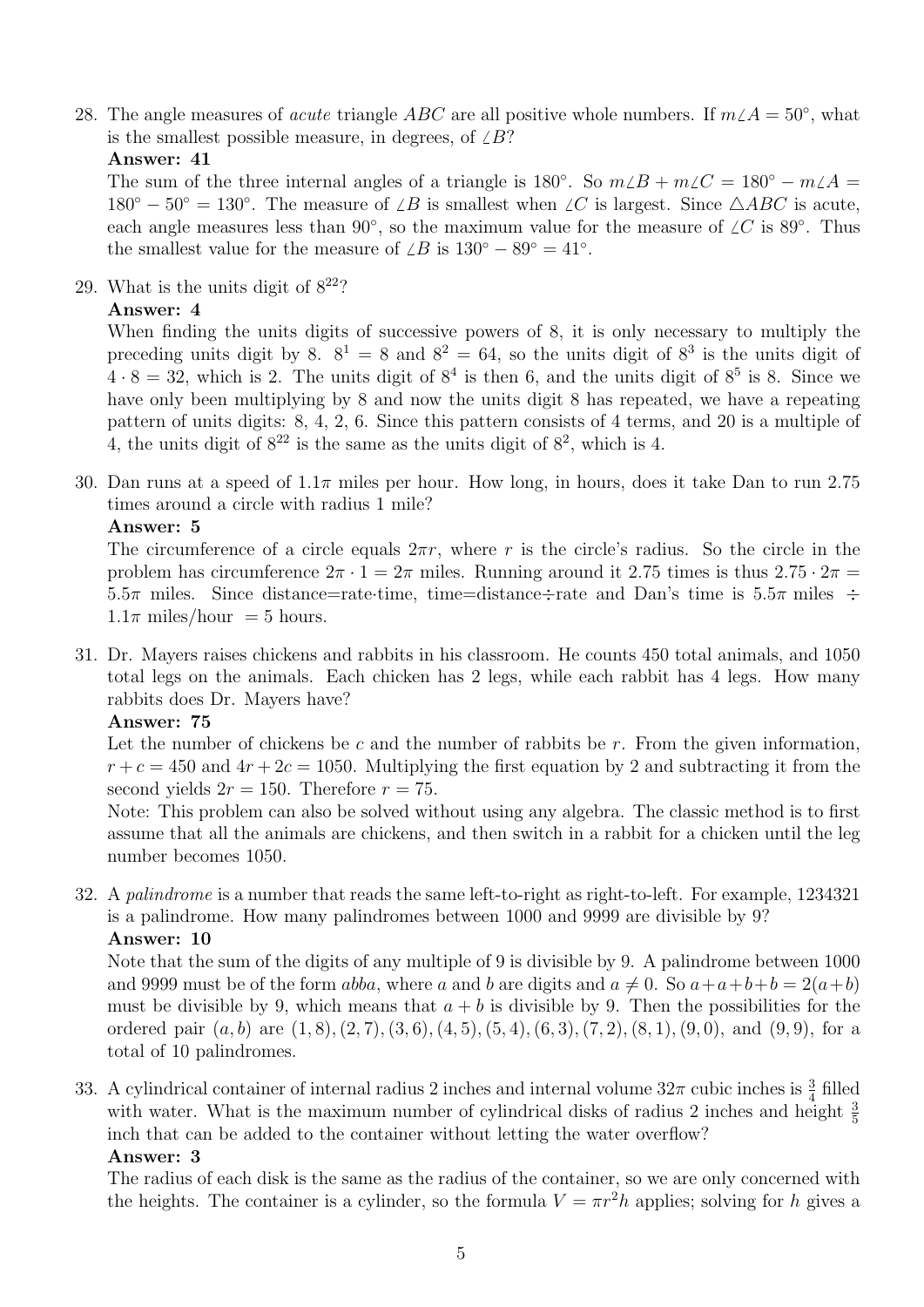height of 8 inches. Because it is  $\frac{3}{4}$  filled, the water is at a height of  $\frac{3}{4} \cdot 8 = 6$  inches. Adding 3 disks will increase the water level to 7.8 inches, but adding 4 will cause the water level to exceed 8 inches, overflowing the container.

34. If  $2^x \cdot 3^x + 6^x = 432$ , find x.

Answer: 3 Note that  $2^x \cdot 3^x = (2 \cdot 3)^x = 6^x$ , so the given expression is equivalent to  $2 \cdot 6^x = 432 \Rightarrow 6^x = 12$  $216 \Rightarrow x = 3.$ 

35. On a test, Jamie was asked to add 9 to a number  $x$ , and then divide the result by 2. However, Jamie accidentally *subtracted* 9 from  $x$  and then *multiplied* the result by 2. Luckily for her, she still got the correct answer! Find x.

Answer: 15

 $(x + 9) \div 2$  and  $(x - 9) \cdot 2$  must be the same number. Set the two expressions equal and solve for  $x: \frac{x+9}{2} = 2(x-9) \Rightarrow x+9 = 4x-36 \Rightarrow 45 = 3x \Rightarrow x = 15.$ 

36. Richard plays darts on a circular dartboard that is made up of two concentric circles (two circles with the same center but different sizes). Getting a bulls-eye means hitting anywhere in the inner circle, which has radius 2 inches. The outer circle has radius 3 inches. Richard always hits the dartboard, but does not always get a bulls-eye. If Richard has an equal chance of hitting each point on the dartboard, what is the probability that Richard gets a bulls-eye in his next shot?

#### Answer:  $\frac{4}{9}$

The area of a circle is  $\pi r^2$ , where r is the circle's radius. Since the probability of hitting each point is equal, divide the bulls-eye area by the total area:  $\frac{\pi \cdot 2^2}{\pi \cdot 3^2}$  $\frac{\pi \cdot 2^2}{\pi \cdot 3^2} = \frac{4}{9}$  $\frac{4}{9}$ .

37. Four different numbers A, B, C and D are chosen from the set

$$
\{-4, -\frac{3}{2}, -1, 0, \frac{5}{8}, 1, 4, 7\}.
$$

What is the smallest possible value of the sum  $\frac{A}{B} + \frac{C}{D}$  $\frac{C}{D}$ ? Answer:  $-\frac{67}{5}$ 5

The sum is smallest when both fractions are negative and as far from zero as possible. This occurs when the two fractions are  $\frac{7}{-1}$  and  $\frac{-4}{5/8}$ , which sum to  $-\frac{67}{5}$  $\frac{57}{5}$ .

38. Aaron and John have a 300-square-foot lawn. It takes Aaron 30 minutes to mow the lawn alone, and it takes John 20 minutes to mow the lawn alone. If Aaron and John work together to mow the lawn at the same time, how long, in minutes, will it take them to mow it? Answer: 12

Aaron mows at a rate of  $\frac{300sqrt}{100} = 10 \frac{sqrt}{min}$ , and John mows at a rate of  $\frac{300sqrt}{100} = 15 \frac{sqrt}{min}$ . Together they mow at a rate of  $10+15=25\frac{sqft}{min}$ . So they mow the 300-square-foot lawn in  $\frac{300sqft}{25sqft/min}=12$ minutes.

39. If  $ax = bx$  and  $a \neq b$ , compute  $7(a + 6b)^x$ .

#### Answer: 7

The only x satisfying  $ax = bx$  and  $a \neq b$  is  $x = 0$ . Any number raised to the  $0^{th}$  power equals 1, so  $(a+6b)^x = (a+6b)^0 = 1$  and  $7(a+6b)^x = 7 \cdot 1 = 7$ .

40. Dr. Crane gave her class five homework assignments. Arthur only did three of these assignments. Dr. Crane picks two assignments at random to check, out of the five she gave. What is the probability that Arthur has done both of the assignments that Dr. Crane checks?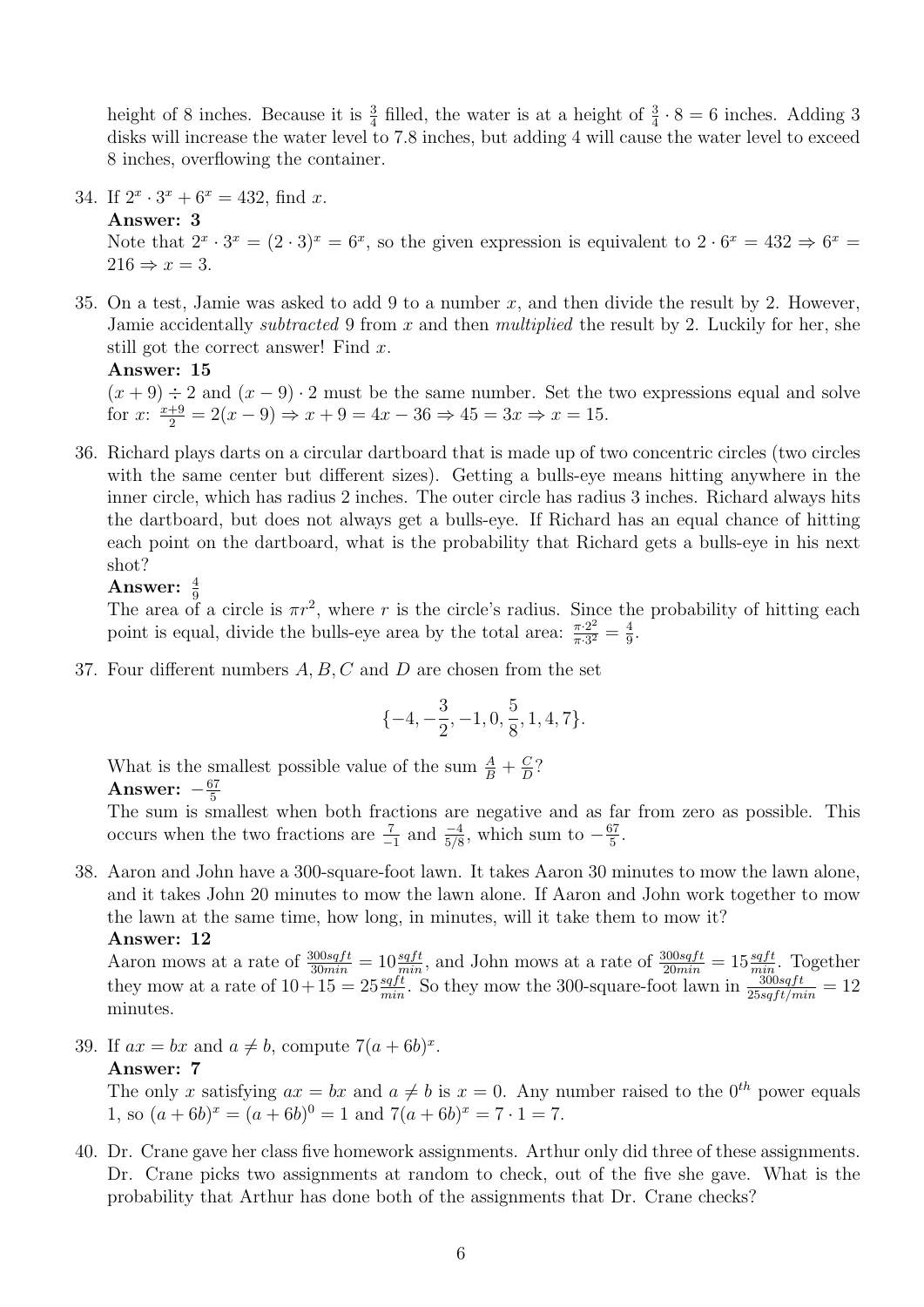## Answer:  $\frac{3}{10}$

For the first assignment that Dr. Crane checks, there is a  $\frac{3}{5}$  chance that Arthur has done it. If Arthur has done this assignment, then there are four remaining assignments Dr. Crane could check, and Arthur has done two of them, so there is a  $\frac{3}{5} \cdot \frac{2}{4} = \frac{6}{20} = \frac{3}{10}$  chance Arthur has done both assignments.

41. Josh wonders who else participates in math team, physics team, and choir. There are 300 people who participate in at least one of the three activities, 150 who participate in choir, 200 who participate in math team, 32 who participate in physics team, 70 who participate in both choir and math team, 12 who participate in both choir and physics team, and 8 who participate in both math team and physics team. How many people participate in all three activities? Answer: 8

Note that (total number of people) - (number of people who participate in one activity) + (number of people who participate in two activities) - (number of people who participate in all three activities)  $= 0$ . So the number of people who participate in all three activities is  $(300) - (150 + 200 + 32) + (70 + 12 + 8) = 8$ . This is an example of the principle of inclusionexclusion. Drawing a Venn diagram may help solve this problem.

42. Kite MATH has right angles at A and H, and  $m\angle M = \theta$ . Extend lines MA and TH so they intersect at point K, and extend lines  $MH$  and  $AT$  so they intersect at point L. Finally, draw line KL. What is  $m\angle MLK$ , in terms of  $\theta$ ? Answer:  $90^{\circ} - \frac{\theta}{2}$ 2

Since kite  $MATH$  is symmetric over line  $MT$ , line segments  $MK$  and  $ML$  are the same length and  $m\angle MKL = m\angle MLK$ , so KLM is an isosceles triangle. Because  $\angle KML$  is the vertical angle of  $\angle HMA$ , it has the same measure, so  $m\angle KML = \theta$ . Then the sum of angles MLK and MKL is 180<sup>°</sup> –  $\theta$ . Since the two angles are equal,  $m\angle MLK$  is half of 180<sup>°</sup> –  $\theta$ , or 90<sup>°</sup> –  $\frac{\theta}{2}$  $\frac{\theta}{2}$ .

43. Jimbo, Jun, Jay, Jacob, Janine and Jenna are standing in a line with their backs to a wall. How many different orders could they be standing in so that Jenna and Jimbo are standing next to each other?

#### Answer: 240

Since Jenna and Jimbo must be next to each other, we can treat them for the moment as one unit. Thus we have five units to line up, which can be done in  $5! = 5 \cdot 4 \cdot 3 \cdot 2 \cdot 1 = 120$  ways. Since Jenna and Jimbo can switch places with each other, multiply this number by two:  $2 \cdot 120 = 240$ .

44. How many positive divisors does  $(((2^0 \cdot 3^1)^2 \cdot 4)^3 \cdot 5)^4$  have?

#### Answer: 3125

Expanding the exponentiation, the number is  $3^{24} \cdot 4^{12} \cdot 5^4 = 2^{24} \cdot 3^{24} \cdot 5^4$ . Each divisor will take the form  $2^a 3^b 5^c$ , where  $0 \le a \le 24$ ,  $0 \le b \le 24$ ,  $0 \le c \le 4$ . The values of a, b, c can be any whole number in these intervals, so there are  $25 \cdot 25 \cdot 5 = 3125$  divisors.

45. Each term in the Almost-Fibonacci sequence (except for the first two terms) is equal to the sum of the previous two terms. That is,  $a_n = a_{n-1} + a_{n-2}$  for all  $n \geq 3$ , where  $a_n$  is the  $n^{th}$  term in the sequence. If the second term in the sequence is 4 and the ninth term is 110, what is the first term in the sequence?

#### Answer: 2

Let the first term in the sequence be a. Since the second term is 4, the third term is  $a + 4$ . Then the fourth term is  $a + 8$ , the fifth term is  $a + 4 + a + 8 = 2a + 12$ , the sixth term is  $a + 8 + 2a + 12 = 3a + 20$ , the seventh term is  $2a + 12 + 3a + 20 = 5a + 32$ , the eighth term is  $3a + 20 + 5a + 32 = 8a + 52$ , and the ninth term is  $5a + 32 + 8a + 52 = 13a + 84$ , which we know equals 110. Solve for a:  $13a + 84 = 110 \Rightarrow a = 2$ .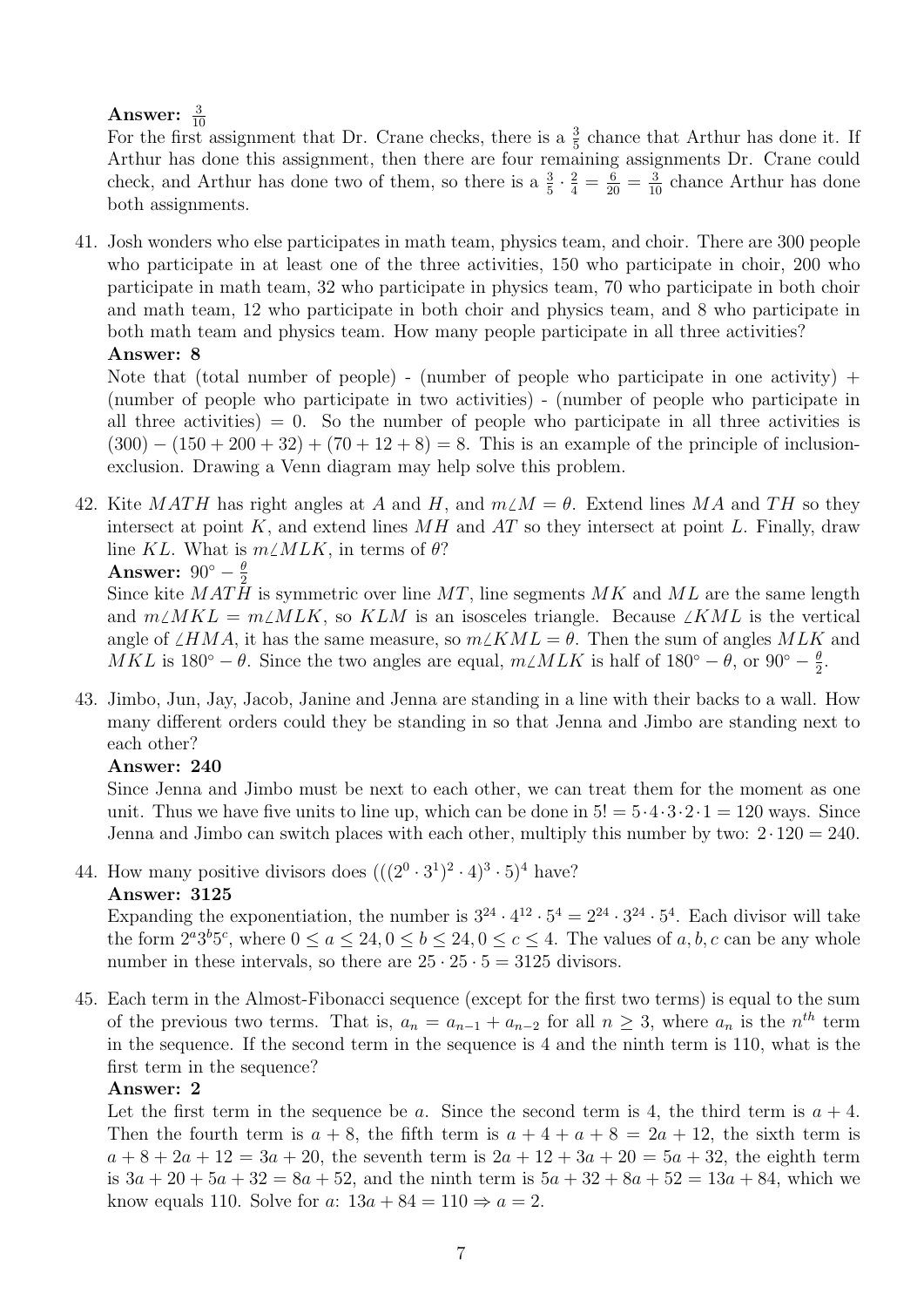46. Ben and Joe are playing a game. They flip coins one at a time until either the sequence headstails or tails-tails comes up. If the sequence is heads-tails, Ben wins. If the sequence is tails-tails, Joe wins. What is the probability that Ben wins?

Answer:  $\frac{3}{4}$ 

Suppose the first coin comes up heads. This occurs with probability  $\frac{1}{2}$ . Then Ben must win: even if they continue flipping heads, a tails must eventually come up, at which point Ben wins. Suppose the first coin comes up tails. If the next coin comes up tails, Joe wins. This happens with probability  $\frac{1}{2} \cdot \frac{1}{2} = \frac{1}{4}$  $\frac{1}{4}$ . If the next coin comes up heads, Ben wins, as explained above. This happens with probability  $\frac{1}{2} \cdot \frac{1}{2} = \frac{1}{4}$  $\frac{1}{4}$ . So the total probability that Ben wins is  $\frac{1}{2} + \frac{1}{4} = \frac{3}{4}$  $\frac{3}{4}$ .

47. What is the largest value of n such that  $n^2 - 6n - 55$  is prime?

Answer: 12

Let  $P = n^2 - 6n - 55$  and notice that  $n^2 + 6n - 55 = (n + 5)(n - 11)$ . Unless  $n + 5$  or  $n - 11$ equals 1, this represents a factorization of  $P$ , making  $P$  non-prime. In order for  $P$  to be prime, either  $n + 5 = 1 \Rightarrow n = -4$  or  $n - 11 = 1 \Rightarrow n = 12$ . Take the larger value:  $n = 12$ . (Indeed,  $12^2 - 6 \cdot 12 - 55 = 17$  is prime.)

48. A rectangle is divided into congruent squares. The sum of the perimeters of the squares is numerically equal to the area of the rectangle. What is the length of a side of one of the squares?

#### Answer: 4

If the rectangle is divided up so that there are  $m$  divisions along the height and  $n$  along the width yielding squares with side length a, the area of the rectangle is  $mn \cdot a^2$ , since there are mn squares of area  $a^2$ . The total perimeter of these squares is  $mn \cdot (2a + 2a) = 4mn a$ . Thus  $4mna = mna^2$ , so, canceling out,  $a = 4$ .

49. A mouse starts on the coordinate plane at the origin (the point  $(0, 0)$ ). Each move, the mouse randomly chooses one of the following four directions and moves one unit in that direction: up (positive y-direction), down (negative y-direction), left (negative x-direction), or right (positive x-direction). In how many ways can the mouse end at the point  $(2,0)$  after 25 such moves? Answer: 0

In order to start at  $(0,0)$  and end up at  $(2,0)$ , the mouse must make the same amount of moves upwards as moves downwards. So the total number of moves upwards and downwards must sum to an even number. Since the mouse must end up 2 units to the right of where it started, it must make two more movements to the right than to the left. This means that the number of moves left and the number of moves right must both be odd or both be even, which means that the total number of movements left and right sums to an even number. Since the number of up and down movements total an even number, and the number of right and left movements total an even number, in order to end up at (2,0), the mouse must have make an even amount of moves. The mouse makes 25 moves (an odd number) in total, and therefore it cannot end at  $(2, 0).$ 

50. Andrei challenges the math team to a math duel. For each question in the duel, Andrei must give exactly one answer. Each member of the math team may also give one answer, and if at least one math team member gives the correct answer, the math team gets the question right. Andrei has a  $\frac{31}{32}$  chance of answering any given question correctly, while each member of the rest of the math team has a  $\frac{1}{2}$  chance of getting any given question correct. Find the number of math team members that should answer a question so that the math team has exactly the same probability of answering the question correctly as Andrei does. (Note: Andrei is not considered a member of the math team.)

#### Answer: 5